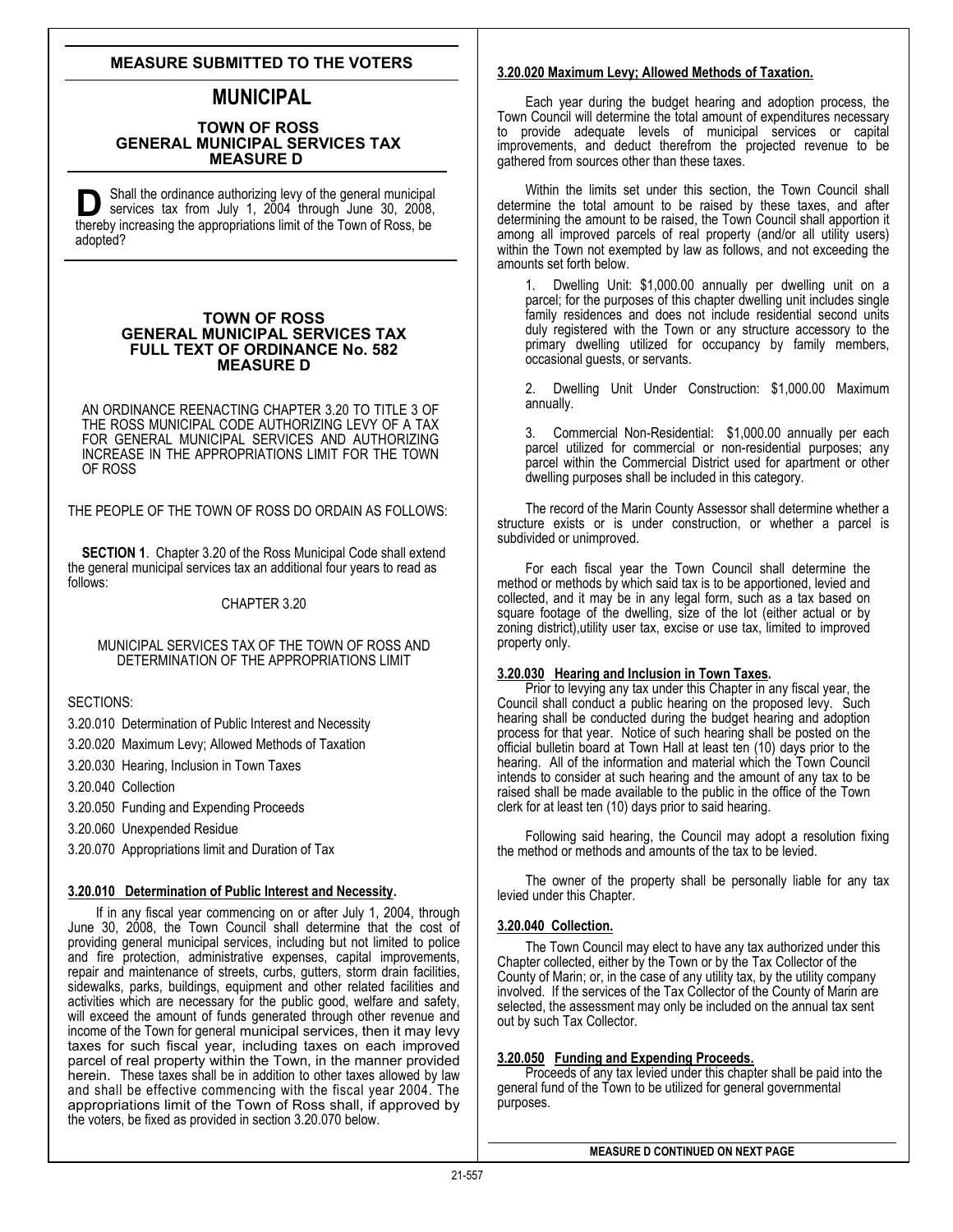#### **(Full Text of Measure D Continued)**

#### **3.20.060 Unexpended Residue.**

Unexpended residue of any money raised by the Town under this Chapter may only be used in the succeeding year for the purposes stated in this Chapter, or be returned to the taxpayer on a pro-rata basis as in the manner originally levied, through a reduction in the succeeding years' tax rate.

#### **3.20.070 Change in Appropriations Limit and Duration of Tax.**

The appropriations limit for the Town of Ross shall be fixed as the aggregate maximum sum that can be levied pursuant to the provisions of section 3.20.020 above for a four-year period commencing July 1, 2004 a nd ending June 30, 2008, consistent with the provisions of Article XIIIB, Section 4 of the California Constitution.

**SECTION 2. AMENDMENT OR REPEAL.** This Chapter or any provision thereof may only be amended or repealed by approval of the voters voting on the proposition at an election called to consider such amendment or repeal.

This ordinance shall be adopted, if approved, by a majority of the voters voting on the proposition at an election to be held on March 2, 2004.

**SECTION 3. SEVERABILITY.** If any provision of this Chapter or the application thereof to any person or circumstances is held invalid, such inv alidity shall not affect any other provision or application, and to th is end the provisions of this chapter are declared to be severable and th e severability provisions of Title 1 of the Ross Municipal Code are applicable hereto.

**SECTION 4. EXEMPTIONS.** The tax imposed and levied by this Chapter shall not apply to the use of any property which is legally exempt from the tax . The Town Council may, in addition, from time to ti me by resolution, adopt exemptions to the taxation measures set forth h erein, or modify the rate formulas or methods of collection on any tax consistent with law and the intent of this Chapter which is to raise sufficient funds necessary to fund general municipal services for the Town of Ross.

**SECTION 5. EFFECTIVE DATE.** This ordinance shall take effect and become operative immediately pursuant to the provisions of California Government Code §36937(d).

election held on March 2, 2004. ADOPTED by the people of the Town of Ross at the regular

### **IMPARTIAL ANALYSIS BY TOWN ATTORNEY MEASURE D**

The ballot measure presented is whether the Town of Ross shall levy a municipal services tax for four years from July 1, 2004, to June 30, 2008, in the manner provided in the ordinance to be voted on and to thereby increase the Town's appropriations limit to fund general governmental services**.** 

The ordinance provides that each year during the budget adoption process, the Town Council shall determine the total amount of expenditures necessary to provide adequate levels of municipal services or capital improvements and to deduct therefrom the projected revenue to be gathered from sources other than the proposed municipal services tax. Once that amount is determined, the Town Council shall, within the maximum limits set within the ordinance, determine the total amount to be raised by the proposed tax and apportion the tax among all improved parcels of real property or utility users within the Town limits.

The ordinance provides for notice and public hearing before the adoption of the tax; its inapplicability to use of property legally exempt from tax; allows for additional exemptions by resolution; sets forth the manner of collection and the increase of the appropriations limit required to fund the tax.

> HADDEN ROTH Ross Town Attorney

**MEASURE D CONTINUED ON NEXT PAGE**